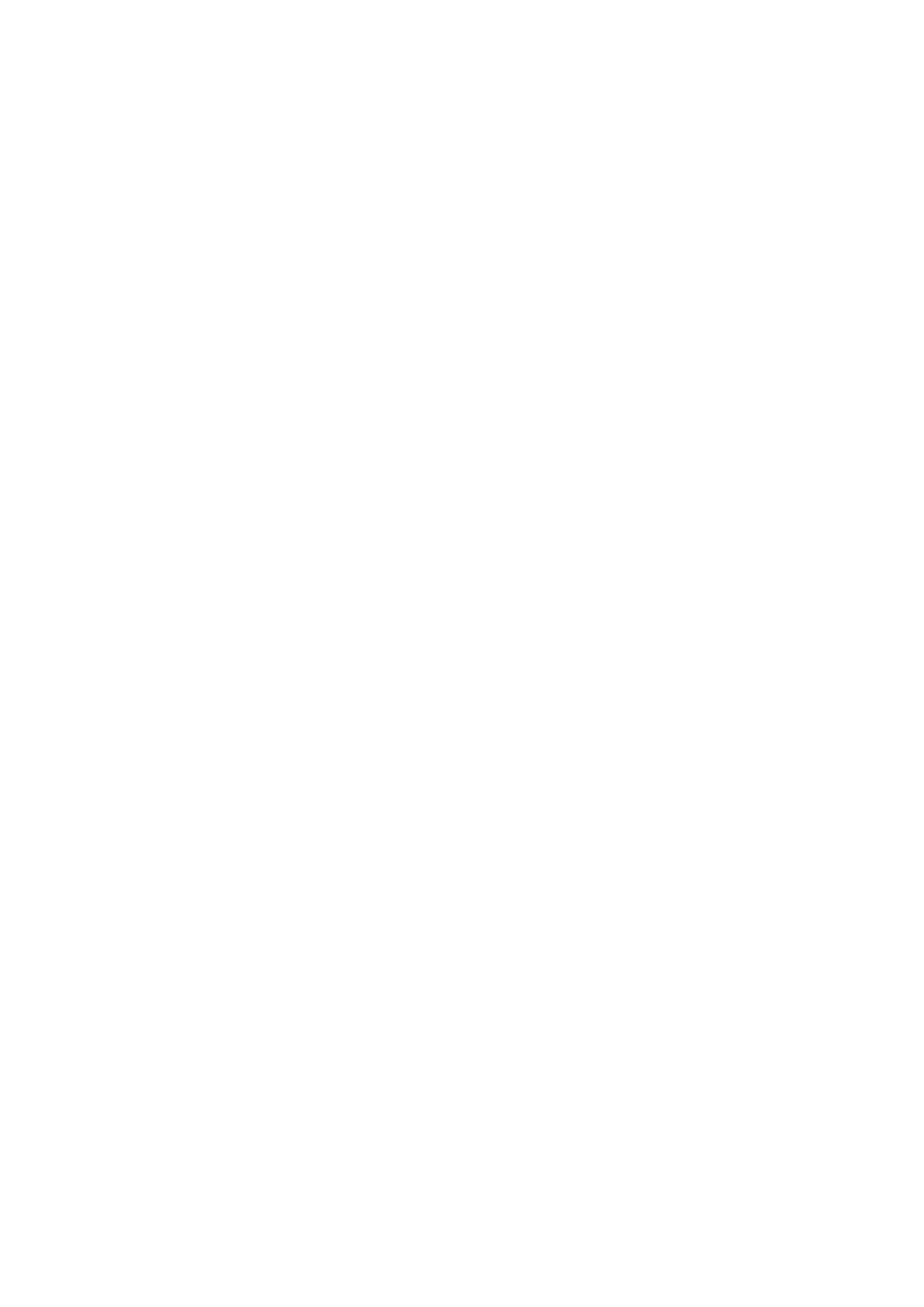# **Components**



**6.** Microphone with sponge cover

**7.** Headset Cable

**8.** Clothing Clip

- **1.** T-Bar
- **2.** Adjustable Headband
- **3.** Adjustment Rod
- **4.** Receiver

# **Connection**

**1. Connecting to a phone or PC with the controller**

| <b>Figure</b>            | <b>Description</b>                                             | <b>Figure</b> | <b>Description</b>                                                                                                  |
|--------------------------|----------------------------------------------------------------|---------------|---------------------------------------------------------------------------------------------------------------------|
| <b>Heath Development</b> | Connect the headset to<br>the 3.5mm jack of the<br>controller. |               | To use the headset mode,<br>simply insert the USB<br>connector into the USB<br>port of a compatible<br>phone or PC. |

**Connecting to a mobile phone or PC without the controller**

| <b>Figure</b> | <b>Description</b>                                               |  |  |
|---------------|------------------------------------------------------------------|--|--|
|               | Connect the headset to the 3.5mm jack of the mobile phone or PC. |  |  |

- **9.** 3.5mm Jack
- **10.**Controller
- **11.**USB Connector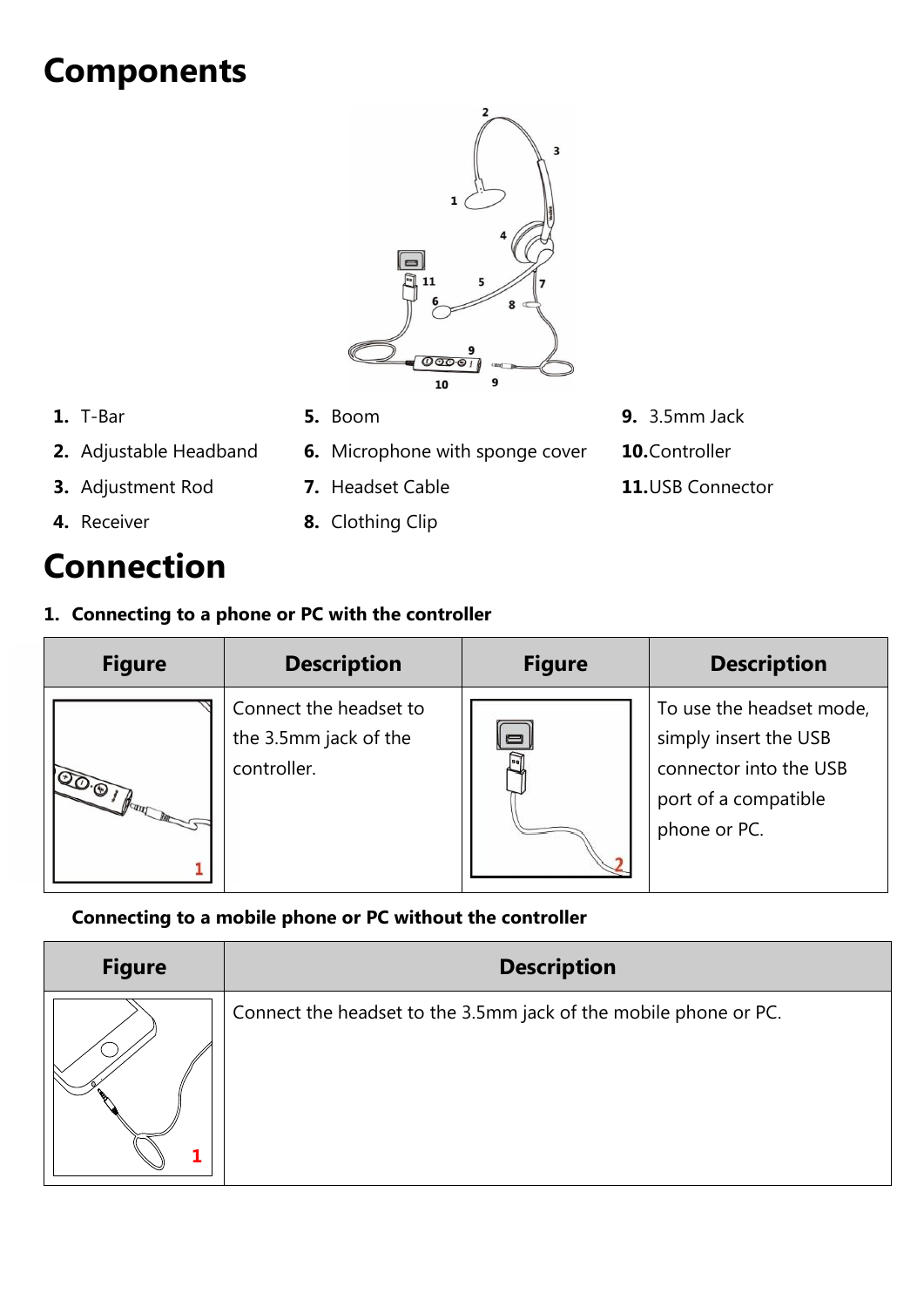#### **2. Wearing the headset**

| <b>Figure</b>      | <b>Description</b>                                                                                                                                                                                           | <b>Figure</b> | <b>Description</b>                                                                                                                                                                              |
|--------------------|--------------------------------------------------------------------------------------------------------------------------------------------------------------------------------------------------------------|---------------|-------------------------------------------------------------------------------------------------------------------------------------------------------------------------------------------------|
|                    | To adjust the headband,<br>lengthen or shorten the<br>adjustment rod until it fits<br>comfortably. Position the<br>headset receiver that the ear<br>cushion sit comfortably over<br>the center of your ears. | 7             | Position the T-bar<br>above your ear.                                                                                                                                                           |
| $\circ$<br>$\circ$ | Hold the receiver securely<br>against your ear with one<br>hand. With the other hand,<br>adjust the boom to ensure<br>that the microphone sits<br>about one finger-width from<br>your mouth.                 |               | The clothing clip helps<br>to keep the headset<br>properly positioned and<br>be free from the cord's<br>weight. Attach the<br>clothing clip at a<br>comfortable level to<br>liberate your hand. |

# **Usage**



#### **Answering or ending a call:**

- 1. When there is an incoming call, the call status LED indicator flashes green, press  $\odot$  to answer the call. The call status LED indicator glows green.
- 2. Press  $\bigcirc$  again to end the call. The call status LED indicator goes out.

## **Adjusting the volume:**

- 1. Press  $\left(\frac{1}{2}\right)$  to increase the listening volume during a call.
- 2. Press  $\left(\overline{\cdot}\right)$  to decrease the listening volume during a call.

#### **Muting or unmuting a Call:**

- 1. Press  $\left(\sqrt{\frac{2}{n}}\right)$  during a call. The call status LED indicator glows red.
- 2. Press  $\left(\frac{1}{2}\right)$  again to unmute the call. The call status LED indicator goes out.

## **Redialing a call:**

1. Press  $\bigodot$  twice when the phone is idle.

The phone dials out the last dialed number and automatically switches to the headset mode.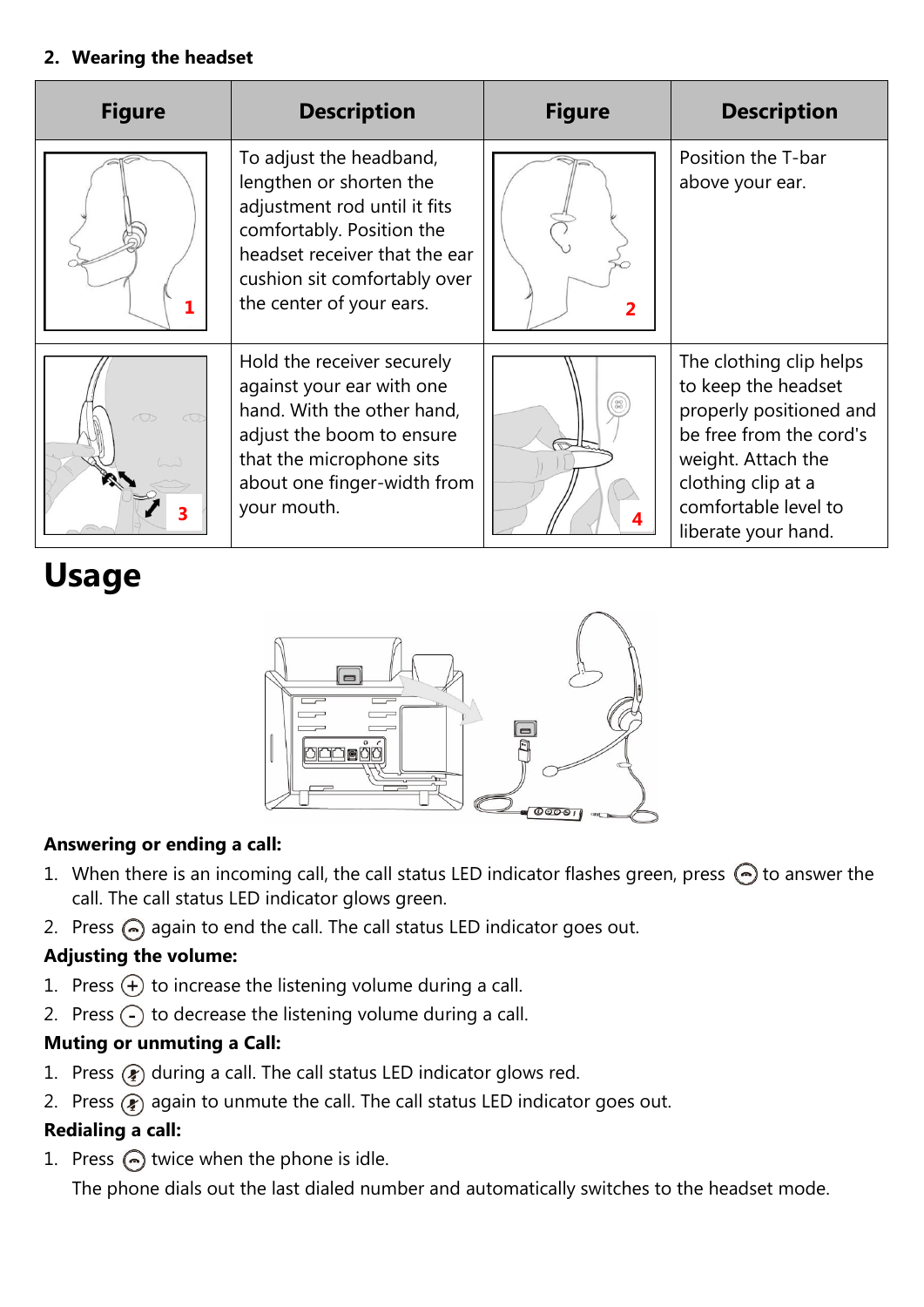

When you receive a call on your PC, you can reject the call in addition to the above operations:

Press  $\odot$  twice.

When you are in an active call and an incoming call arrives on your PC, do the following:

- To answer the new call, long press  $\bigodot$  for 2 seconds. The current call is placed on hold. To switch between calls after the call is answered, long press  $\bigcirc$  for 2 seconds.
- To reject the new call, press  $\odot$  twice.
- To end the current call and answer the new call, press  $\bigcirc$ .

# **Safety Instructions**

Read these safety instructions before use! The following basic safety precautions should always be followed to reduce the risk of fire, electrical shock, and other personal injury.

- Only use Yealink accessories designed for this product.
- Never allow children to play with the product-small parts may be a choking hazard; cords may cause strangulation.
- Do not insert anything into the product because this may cause damage to the internal components or cause injury to you.
- Avoid contact with liquids.
- Discontinue use and contact Yealink if the product overheats, has been damaged or has a damaged cord or plug.
- If you experience a skin irritation after using this product, discontinue use and contact Yealink.
- Exposure to high-volume sound may damage your hearing. To protect your hearing, Yealink suggests that you:
	- **1.** Set the volume control in a low position before putting the headset on your ears.
	- **2.** Limit the amount of time you use headsets at high volume.
	- **3.** Avoid turning up the volume to block out noisy surroundings.
	- **4.** Turn the volume down if the sound from the headset prevents you from hearing people speaking near you.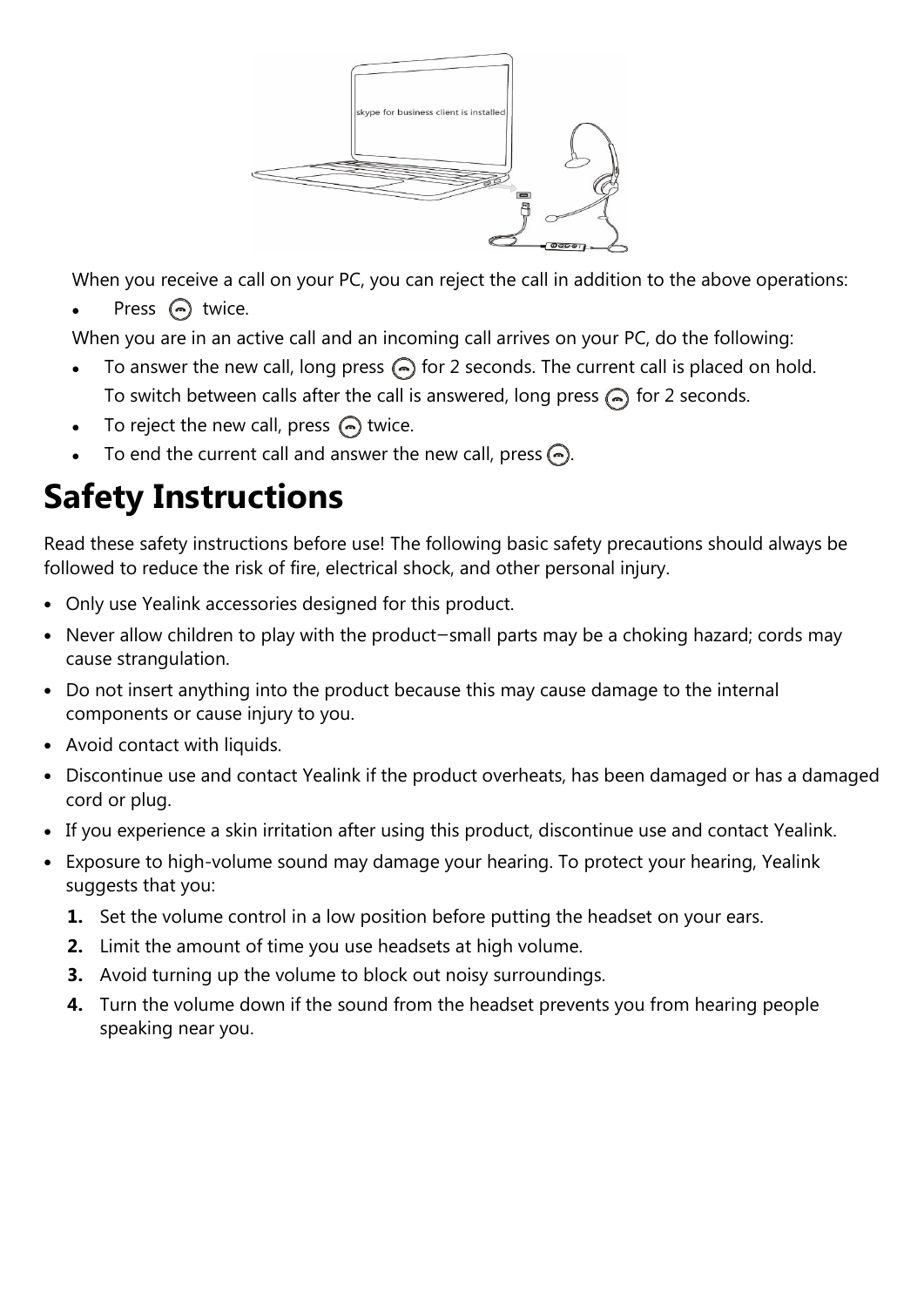### **Regulatory Notices**

### **Operating Ambient Temperatures**

- Operating temperature: +32 to 104°F (0 to 40°C)
- Relative humidity: 5% to 90%, noncondensing
- Storage temperature: -22 to +160°F (-30 to  $+70^{\circ}$ C)

#### **Warranty**

Our product warranty is limited only to the unit itself, when used normally in accordance with the operating instructions and the system environment. We are not liable for damage or loss

resulting from the use of this product, or for any claim from a third party. We are not liable for problems with Yealink device arising from the use of this product; we are not liable for financial damages, lost profits, claims from third parties, etc., arising from the use of this product.

## **Explanation of the symbols**

### **DC symbol**

 $\overline{\mathbf{---}}$  is the DC voltage symbol.

#### **WEEE Warning symbol**

 $\widehat{\mathbb{X}}$  To avoid the potential effects on the  $\dot{=}$  environment and human health as a result of the presence of hazardous substances in electrical and electronic equipment, end users of electrical and electronic equipment should understand the meaning of the crossed-out wheeled bin symbol. Do not dispose of WEEE as unsorted municipal waste and have to collect such WEEE separately.

#### **Restriction of Hazardous Substances Directive**

#### **(RoHS)**

This device complies with the requirements of the EU RoHS Directive. Statements of compliance can be obtained by contacting support@yealink.com.

## **Safety Instructions**

#### **Save these instructions. Read these safety instructions before use!**

#### **General Requirements**  $\bigwedge$

- Before you install and use the device, read the safety instructions carefully and observe the situation during operation.
	- During the process of storage, transportation, and operation, please always

keep the device dry and clean, avoid collision and crash.

- Please attempt not to dismantle the device by yourself. In case of any discrepancy, please contact the appointed maintenance center for repair.
- Please refer to the relevant laws and statutes while using the device. Legal rights of others should be respected as well.

#### Λ **Environmental Requirements**

- Place the device at a well-ventilated place. Do not expose the device under direct sunlight.
- Keep the device dry and free of dusts.
- Do not place the device on or near any inflammable or fire-vulnerable object, such as rubber-made materials.
- Keep the device away from any heat source or bare fire, such as a candle or an electric heater.

### **Operating Requirements**

- Do not let a child operate the device without guidance.
- Do not let a child play with the device or any accessory in case of accidental swallowing.
- Please use the accessories provided or authorized by the manufacturer only.
- The power supply of the device shall meet the requirements of the input voltage of the device. Please use the provided surge protection power socket only.
- Before plugging or unplugging any cable, make sure that your hands are completely dry.
- Do not spill liquid of any kind on the product or use the equipment near water, for example, near a bathtub, washbowl, kitchen sink, wet basement or near a swimming pool.
- During a thunderstorm, stop using the device and disconnect it from the power supply. Unplug the power plug and the Asymmetric Digital Subscriber Line (ADSL) twisted pair (the radio frequency cable) to avoid lightning strike.
- If the device is left unused for a rather long time, disconnect it from the power supply and unplug the power plug.
- When there is smoke emitted from the device, or some abnormal noise or smell, disconnect the device from the power supply, and unplug the power plug immediately.
- Contact the specified maintenance center for repair.
- Do not insert any object into equipment slots that is not part of the product or auxiliary product.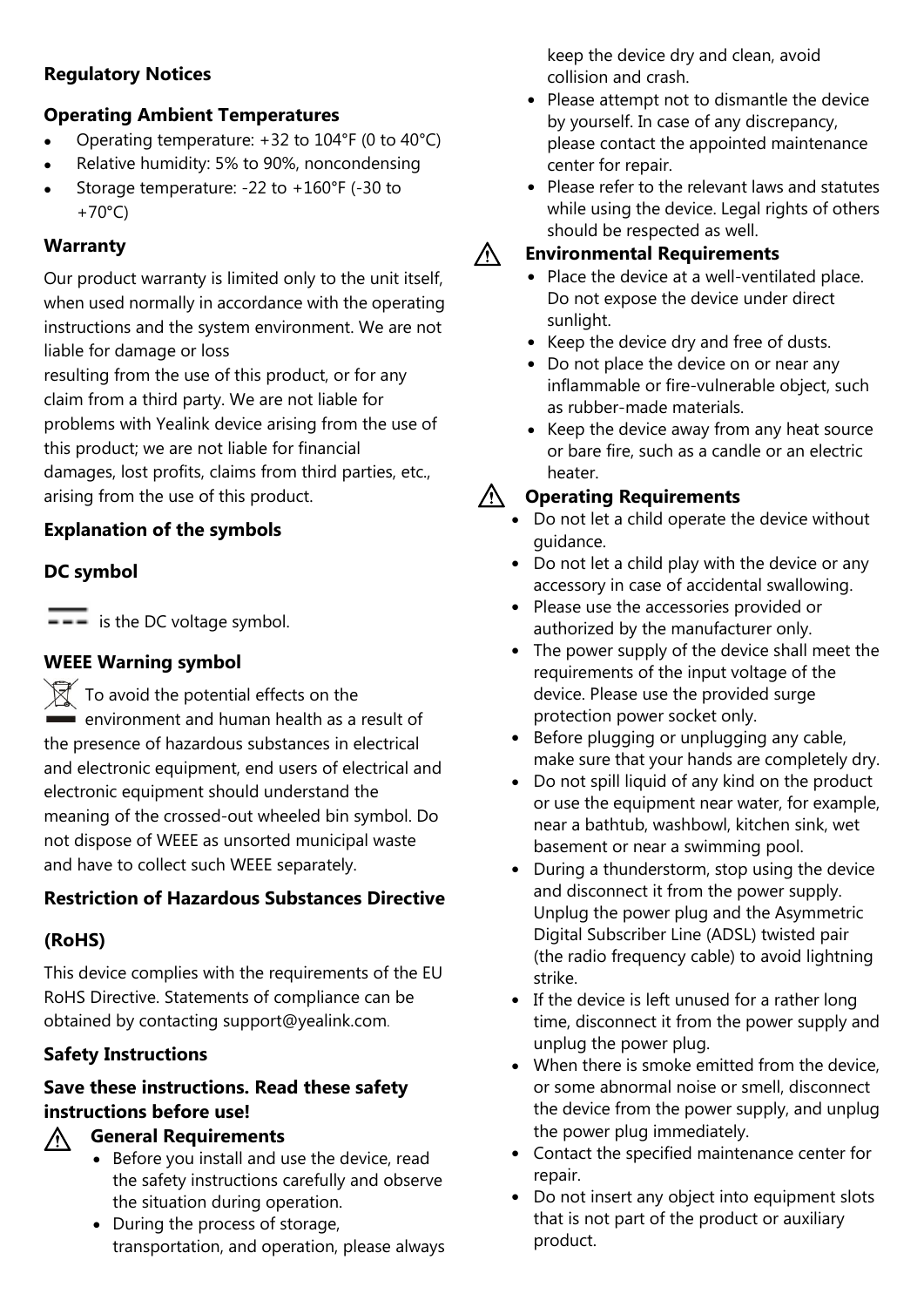- Before connecting a cable, connect the grounding cable of the device first. Do not disconnect the grounding cable until you  $\sqrt{N}$ 
	- disconnect all other cables. **Cleaning Requirements**
	- Before cleaning the device, disconnect it from the power supply.
	- Use a piece of soft, dry and anti-static cloth to clean the device.
	- Keep the power plug clean and dry.

#### **Troubleshooting**

The unit cannot supply power to Yealink device. There is a bad connection with the plug.

1. Clean the plug with a dry cloth.

2. Connect it to another wall outlet.

The usage environment is out of operating temperature range.

1. Use in the operating temperature range. The cable between the unit and the Yealink device is connected incorrectly.

1. Connect the cable correctly.

You cannot connect the cable properly.

1. You may have connected a wrong Yealink device.

2. Use the correct power supply.

Some dust, etc., may be in the port.

1. Clean the port.

Contact your dealer or authorized service facility for any further questions.

#### **FCC Statement**

This device complies with part 15 of the FCC Rules.

Operation is subject to the following

two conditions: (1) this device may not cause harmful interference, and (2) this device

must accept any interference received, including interference that may cause undesired operation. Any Changes or modifications not expressly approved by the party responsible for compliance could void the user's authority to operate the equipment.

#### **IC Statement**

This device complies with Industry Canada's licence-exempt RSSs. Operation is subject to the following two conditions:

(1) this device may not cause interference; and (2) this device must accept any interference, including interference that may cause undesired operation of the device. CAN ICES-3(B)

Le présent appareil est conforme aux CNR d'Industrie Canada applicables aux appareils radio exempts de licence. L'exploitation est autorisée aux deux conditions suivantes :

(1) l'appareil ne doit pas produire de brouillage; (2) l'utilisateur de l'appareil doit accepter tout brouillage radioélectrique subi, même si

le brouillage est susceptible d'en compromettre le fonctionnement.NMB-3(B)

#### **Contact Information**

YEALINK NETWORK TECHNOLOGY CO.,LTD. 309, 3rd Floor, No.16, Yun Ding North Road, Huli District, Xiamen City, Fujian, P.R. China YEALINK (EUROPE) NETWORK TECHNOLOGY B.V. Strawinskylaan 3127, Atrium Building, 8th floor, 1077ZX Amsterdam, The Netherlands YEALINK (USA) NETWORK TECHNOLOGY CO., LTD. 999 Peachtree Street Suite 2300, Fulton, Atlanta, GA, 30309, USA Made in China